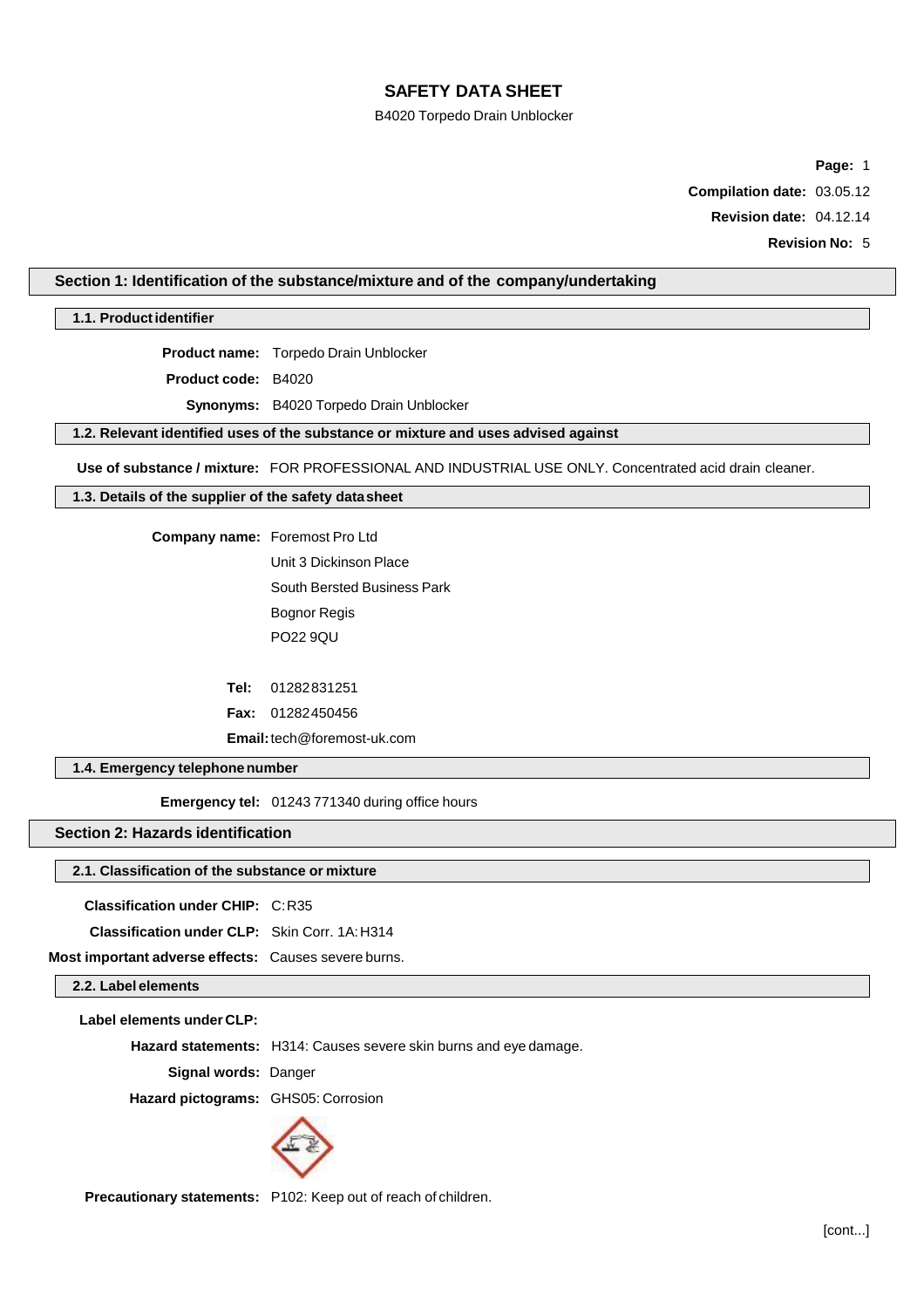### B4020 Torpedo Drain Unblocker

P405: Store locked up.

P260: Do not breathe fumes.

P262: Do not get in eyes, on skin, or on clothing.

P280: Wear protective gloves/protective clothing/eye protection/face protection.

P305+351+338: IF IN EYES: Rinse cautiously with water for several minutes. Remove

contact lenses, if present and easy to do. Continue rinsing.

P301+330+331: IF SWALLOWED: rinse mouth. Do NOT induce vomiting.

P303+361+353: IF ON SKIN (or hair): Remove immediately all contaminated clothing.

Rinse skin with water.

#### **Label elements under CHIP:**

**Hazard symbols:** Corrosive.



**Risk phrases:** R35: Causes severe burns. **Safety phrases:** S1/2: Keep locked up and out of the reach of children. S23: Do not breathe fumes. S24/25: Avoid contact with skin and eyes. S26: In case of contact with eyes, rinse immediately with plenty of water and seek medical advice. S36/37/39: Wear suitable protective clothing, gloves and eye / face protection. S45: In case of accident or if you feel unwell, seek medical advice immediately (show the label where possible).

# **2.3. Otherhazards**

**PBT:** This product is not identified as a PBT/vPvB substance.

### **Section 3: Composition/information on ingredients**

#### **3.2. Mixtures**

#### **Hazardous ingredients:**

#### SULPHURIC ACID

| <b>EINECS</b> | CAS       | <b>CHIP Classification</b> | P Classification    | Percent |
|---------------|-----------|----------------------------|---------------------|---------|
| 231-639-5     | 7664-93-9 | C: R35                     | Skin Corr. 1A: H314 | >90%    |

# **Section 4: First aid measures**

# **4.1. Description of first aid measures**

**Skin contact:** Remove all contaminated clothes and footwear immediately unless stuck to skin. Drench the affected skin with running water for 10 minutes or longer if substance is still

on skin. Transfer to hospital if there are burns or symptoms of poisoning.

examination. [cont...] **Eye contact:** Bathe the eye with running water for 15 minutes. Transfer to hospital for specialist

**Page:** 2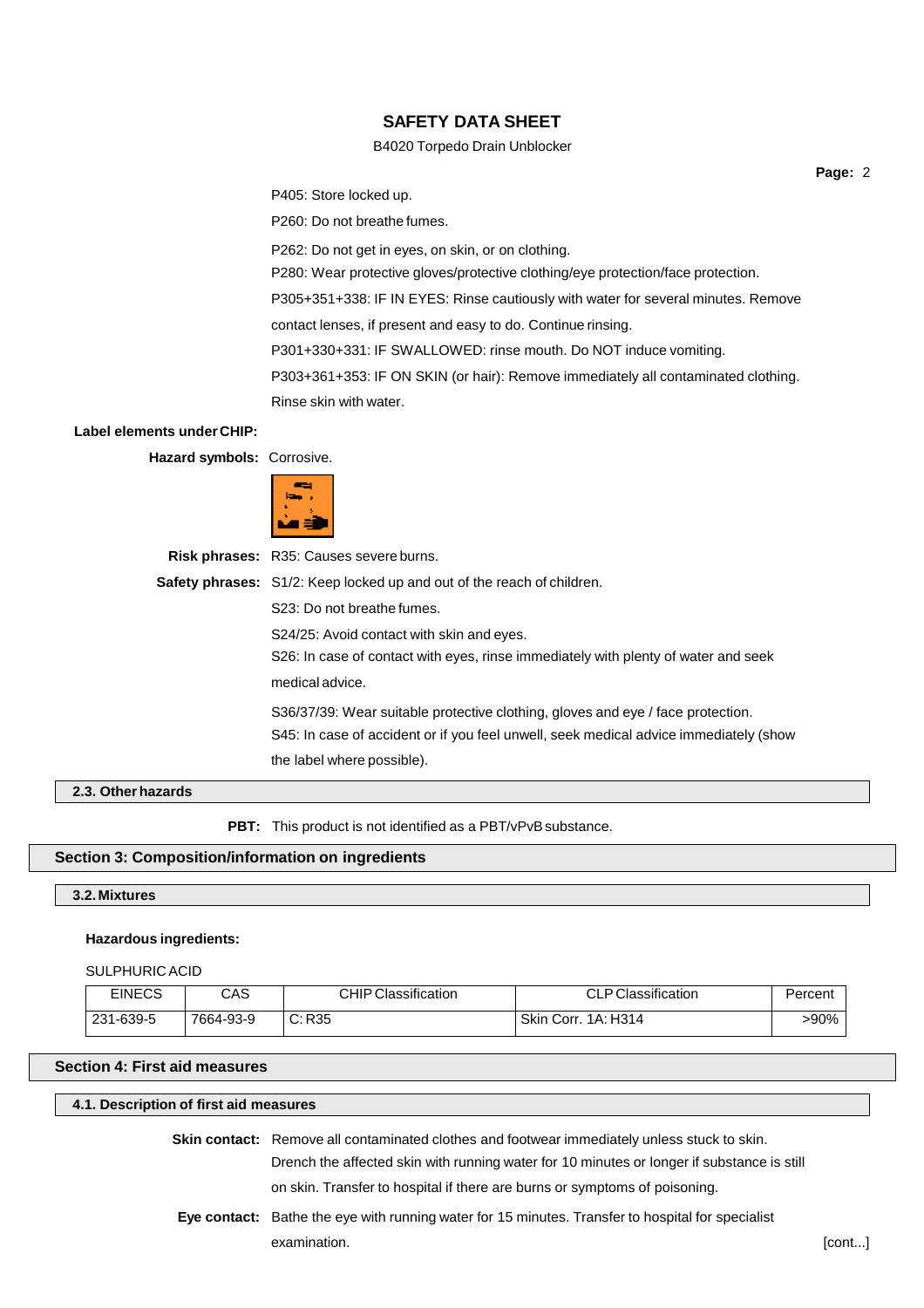# **SAFETY DATA SHEET** B4020 Torpedo Drain Unblocker

**Ingestion:** Wash out mouth with water. Do not induce vomiting. Give 1 cup of water to drink every 10 minutes. If unconscious, check for breathing and apply artificial respiration if necessary. If unconscious and breathing is OK, place in the recovery position. Transfer to hospital as soon as possible.

**Inhalation:** Remove casualty from exposure ensuring one's own safety whilst doing so. Move to fresh air in case of accidental inhalation of vapours. If conscious, ensure the casualty sits or lies down. Transfer to hospital as soon as possible.

#### **4.2. Most important symptoms and effects, both acute and delayed**

**Skin contact:** Blistering may occur. Progressive ulceration will occur if treatment is not immediate.

**Eye contact:** Corneal burns may occur. May cause permanent damage. There may be severe pain. **Ingestion:** Corrosive burns may appear around the lips. Blood may be vomited. There may be bleeding from the mouth or nose.

**Inhalation:** There may be shortness of breath with a burning sensation in the throat. Exposure may cause coughing or wheezing.

#### **4.3. Indication of any immediate medical attention and special treatmentneeded**

#### **Section 5: Fire-fighting measures**

### **5.1. Extinguishingmedia**

**Extinguishing media:** Suitable extinguishing media for the surrounding fire should be used. Use water spray

to cool containers.

# **5.2. Special hazards arising from the substance or mixture**

**Exposure hazards:** Corrosive. In combustion emits toxic fumes of sulphur oxides.

**5.3. Advice for fire-fighters**

**Advice for fire-fighters:** Wear self-contained breathing apparatus. Wear protective clothing to prevent contact

with skin and eyes.

### **Section 6: Accidental release measures**

#### **6.1. Personal precautions, protective equipment and emergency procedures**

**Personal precautions:** Notify the police and fire brigade immediately. If outside keep bystanders upwind and away from danger point. Mark out the contaminated area with signs and prevent access to unauthorised personnel. Do not attempt to take action without suitable protective clothing - see section 8 of SDS. Turn leaking containers leak-side up to prevent the escape of liquid.

### **6.2. Environmental precautions**

**Environmental precautions:** Do not discharge into drains or rivers. Contain the spillage using bunding.

#### **6.3. Methods and material for containment and cleaning up**

**Clean-up procedures:** Clean-up should be dealt with only by qualified personnel familiar with the specific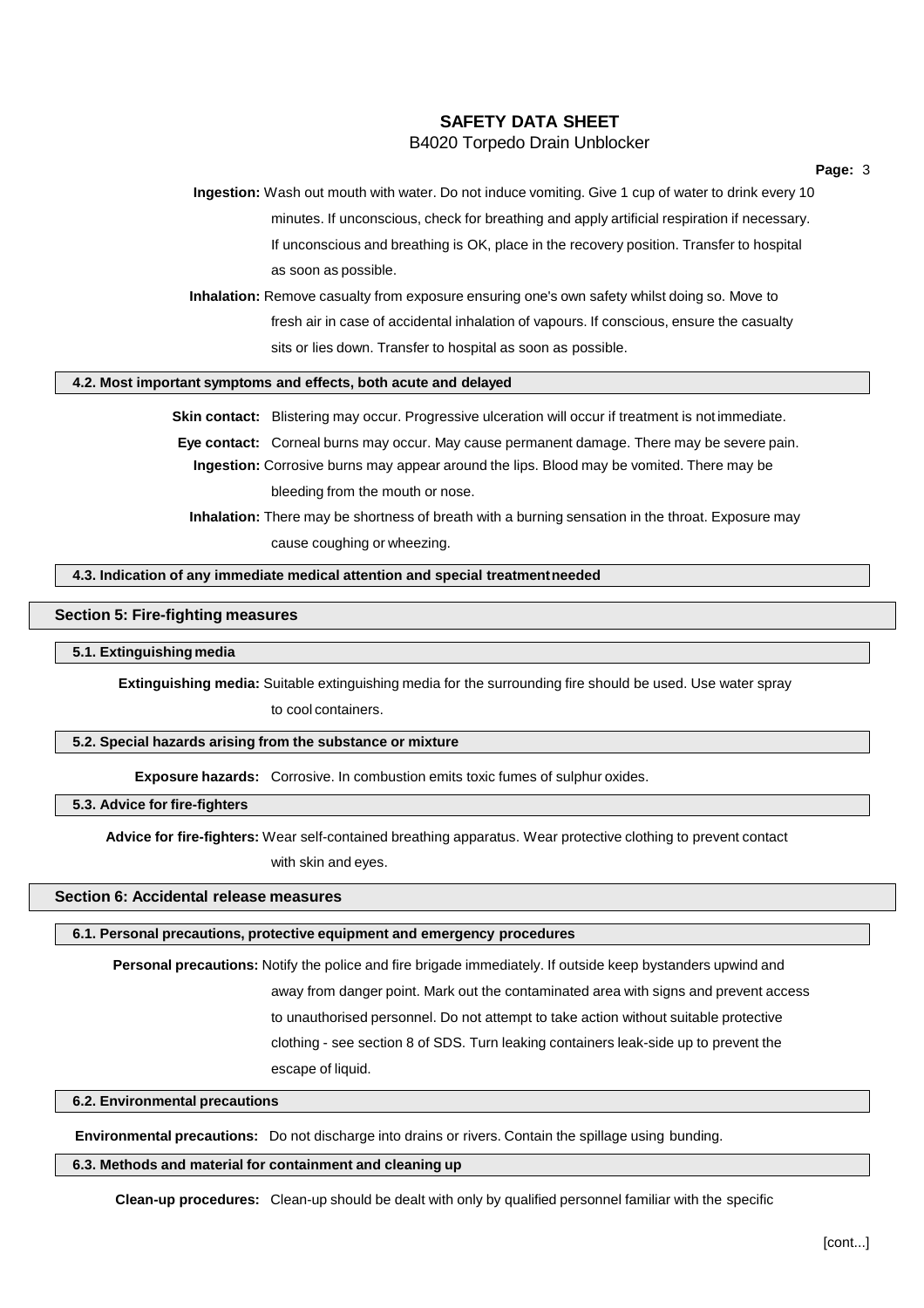# **SAFETY DATA SHEET** B4020 Torpedo Drain Unblocker

substance. Absorb into dry earth or sand. Transfer to a closable, labelled salvage container for disposal by an appropriate method. Small spills may be neutralised with Sodium BiCarbonate (baking powder).

#### **6.4. Reference to other sections**

### **Section 7: Handling and storage**

#### **7.1. Precautions for safe handling**

**Handling requirements:** Avoid direct contact with the substance. Ensure there is sufficient ventilation of the area.

Do not handle in a confined space. Avoid the formation or spread of mists in the air.

#### **7.2. Conditions for safe storage, including any incompatibilities**

**Storage conditions:** Store in cool, well ventilated area. Keep container tightly closed.

**Suitable packaging:** Must only be kept in original packaging.

**7.3. Specific end use(s)**

### **Section 8: Exposure controls/personal protection**

# **8.1. Control parameters**

**Workplace exposure limits:** No data available.

#### **DNEL/PNEC Values**

**DNEL / PNEC** No data available.

# **8.2. Exposure controls**

|                                                                                    | <b>Engineering measures:</b> Ensure there is sufficient ventilation of the area.                          |  |
|------------------------------------------------------------------------------------|-----------------------------------------------------------------------------------------------------------|--|
|                                                                                    | <b>Respiratory protection:</b> Self-contained breathing apparatus must be available in case of emergency. |  |
|                                                                                    | Hand protection: Impermeable gloves.                                                                      |  |
| <b>Eye protection:</b> Tightly fitting safety goggles. Ensure eye bath is to hand. |                                                                                                           |  |
|                                                                                    | Skin protection: Impermeable protective clothing.                                                         |  |

# **Section 9: Physical and chemical properties**

#### **9.1. Information on basic physical and chemical properties**

| <b>Relative density: 1.85</b>                                                                                                                                                                                                                                                                             |  |
|-----------------------------------------------------------------------------------------------------------------------------------------------------------------------------------------------------------------------------------------------------------------------------------------------------------|--|
|                                                                                                                                                                                                                                                                                                           |  |
| <b>State: Liquid</b><br><b>Colour: Pale yellow</b><br><b>Odour: Astringent</b><br><b>Evaporation rate: Negligible</b><br><b>Oxidising:</b> Oxidising (by EC criteria)<br><b>Solubility in water:</b> Reacts with water.<br><b>Viscosity: Non-viscous</b><br>Boiling point/range°C: 100<br>$pH: 0.5 - 1.0$ |  |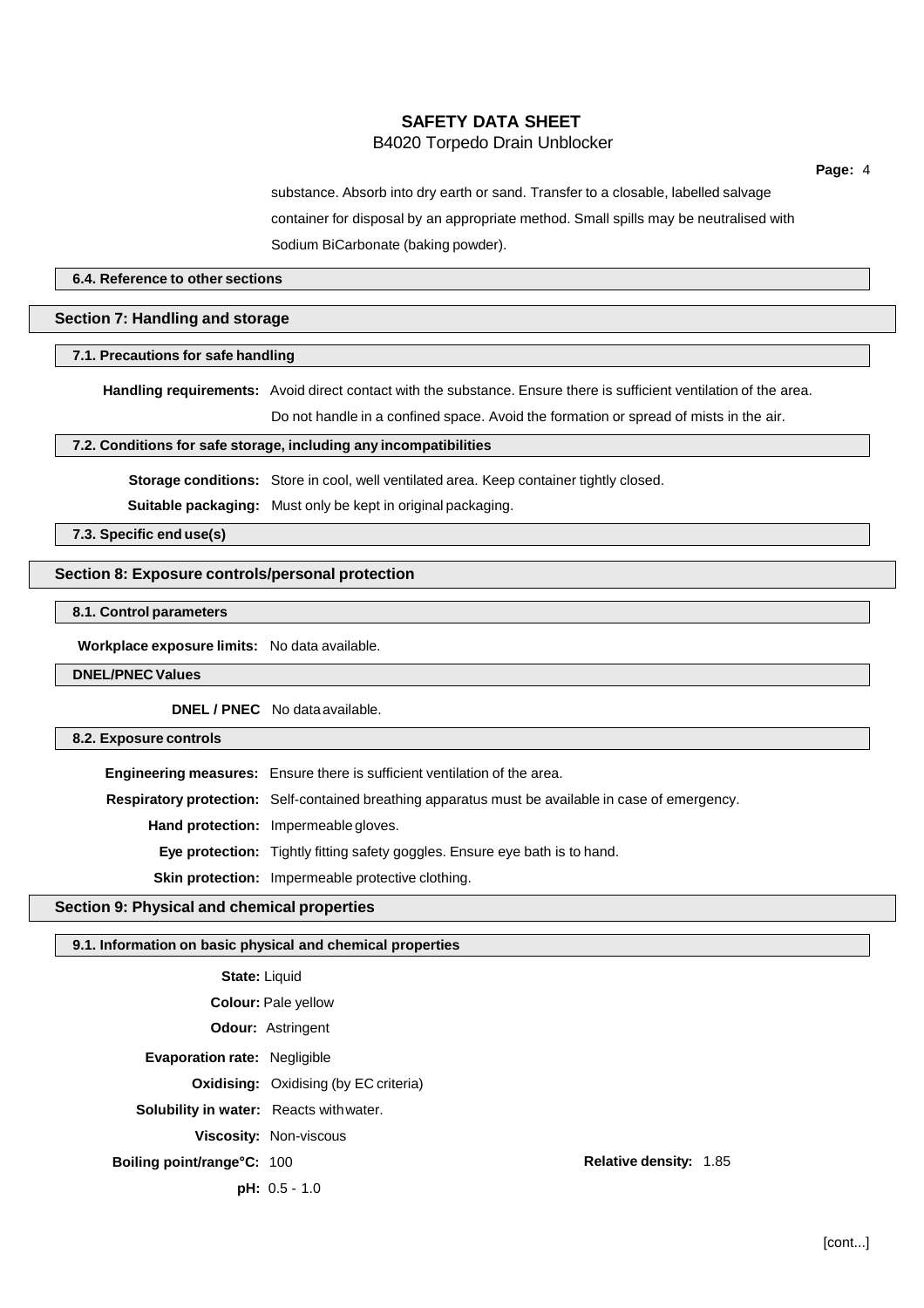# B4020 Torpedo Drain Unblocker

**Page:** 5

### **9.2. Other information**

**Other information:** No data available.

# **Section 10: Stability and reactivity**

#### **10.1. Reactivity**

#### **10.2. Chemical stability**

**Chemical stability:** Stable under normal conditions.

#### **10.3. Possibility of hazardous reactions**

**10.4. Conditions to avoid**

**Conditions to avoid:** Heat.

**10.5. Incompatible materials**

**Materials to avoid:** Strong oxidising agents. Metals. May produce explosive Hydrogen gas on contact with

most metals. Bases.

# **10.6. Hazardous decomposition products**

**Haz. decomp. products:** In combustion emits toxic fumes of sulphur oxides.

#### **Section 11: Toxicological information**

### **11.1. Information on toxicological effects**

#### **Hazardous ingredients:**

**SULPHURIC ACID...100%**

| ∩P<br>Λ<br>٦L<br>טטי<br>$\mathbf{1}$<br>$\cdot$<br>$\sim$<br>$ -$<br>$ -$ |  |
|---------------------------------------------------------------------------|--|
|---------------------------------------------------------------------------|--|

#### **Relevant effects for mixture:**

| Effect      | Route           | Basis                 |
|-------------|-----------------|-----------------------|
| Corrosivity | TINH DRM<br>OPT | Hazardous: calculated |

### **Symptoms / routes of exposure**

**Skin contact:** Blistering may occur. Progressive ulceration will occur if treatment is not immediate.

**Eye contact:** Corneal burns may occur. May cause permanent damage. There may be severe pain. **Ingestion:** Corrosive burns may appear around the lips. Blood may be vomited. There may be bleeding from the mouth or nose.

**Inhalation:** There may be shortness of breath with a burning sensation in the throat. Exposure may cause coughing or wheezing.

#### **Section 12: Ecological information**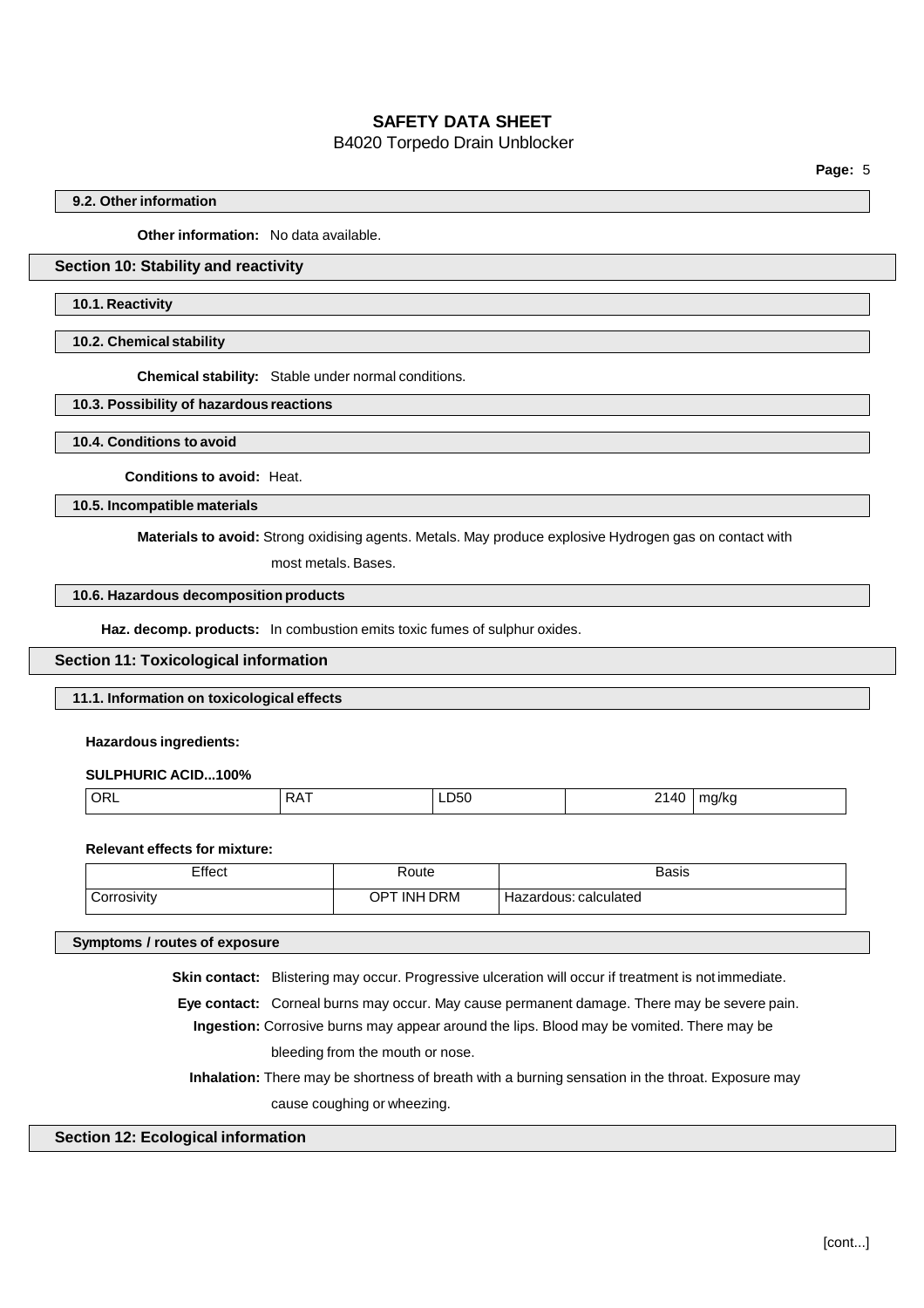# B4020 Torpedo Drain Unblocker

### **12.1.Toxicity**

**Ecotoxicity values:** No data available.

# **12.2. Persistence and degradability**

**Persistence and degradability:** Not biodegradable.

## **12.3. Bioaccumulative potential**

**Bioaccumulative potential:** No bioaccumulation potential.

**12.4. Mobility insoil**

**Mobility:** Readily absorbed into soil. Non-volatile. Soluble in water.

#### **12.5. Results of PBT and vPvB assessment**

**PBT identification:** This product is not identified as a PBT/vPvB substance.

**12.6. Other adverse effects**

**Other adverse effects:** Negligible ecotoxicity.

**Section 13: Disposal considerations**

**13.1. Waste treatment methods**

**Disposal operations:** Transfer to a suitable container and arrange for collection by specialised disposal

company.

**Disposal of packaging:** Dispose of as normal industrial waste. Clean with water.

**NB:** The user's attention is drawn to the possible existence of regional or national

regulations regarding disposal.

### **Section 14: Transport information**

**14.1. UN number**

**UN number:** UN1830

**14.2. UN proper shipping name**

**Shipping name:** SULPHURIC ACID, containing 95%acid

#### **14.3. Transport hazard class(es)**

**Transport class:** 8

**14.4. Packing group**

**Packing group:** II

**14.5. Environmental hazards**

**Environmentally hazardous:** No **Marine pollutant:** No

**14.6. Special precautions for user**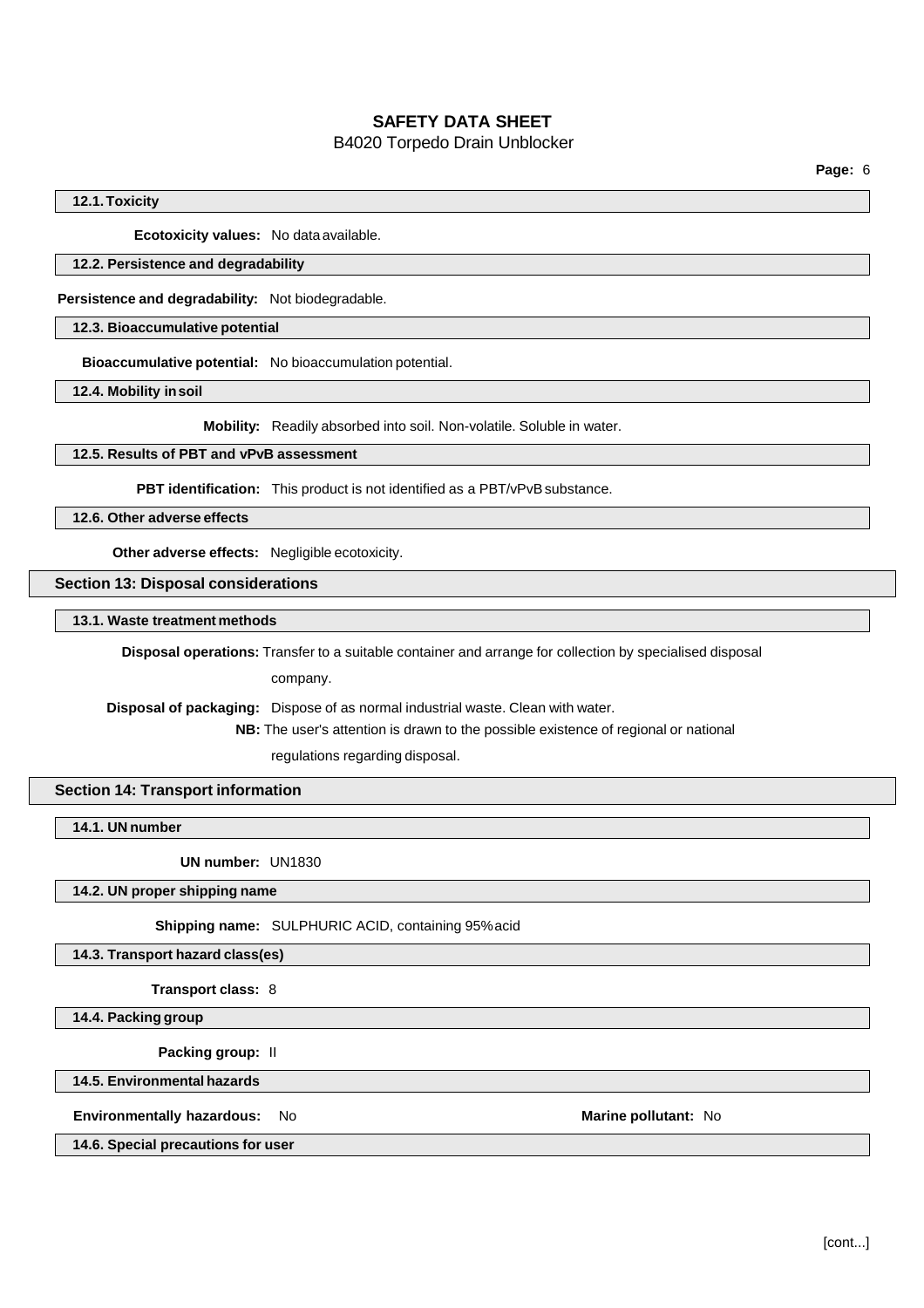# B4020 Torpedo Drain Unblocker

# **Section 15: Regulatory information**

# **15.1. Safety, health and environmental regulations/legislation specific for the substance or mixture**

# **15.2. Chemical Safety Assessment**

# **Section 16: Other information**

# **Other information**

| Other information: This safety data sheet is prepared in accordance with Commission Regulation (EU) No     |
|------------------------------------------------------------------------------------------------------------|
| 453/2010.                                                                                                  |
| Product requires CRC (child resistant closure) and TDW (tactile danger warning) for                        |
| retail sale to the general public.                                                                         |
| Reason for last issue number change-reviewed for correctness.                                              |
| Phrases used in s.2 and s.3: H314: Causes severe skin burns and eye damage.                                |
| R35: Causes severe burns.                                                                                  |
| Legend to abbreviations: PNEC = predicted no effect level                                                  |
| $DNEL = derived no effect level$                                                                           |
| $LD50 = median$ lethal dose                                                                                |
| $LC50$ = median lethal concentration                                                                       |
| EC50 = median effective concentration                                                                      |
| IC50 = median inhibitory concentration                                                                     |
| $dw = dry$ weight                                                                                          |
| $bw = body weight$                                                                                         |
| $cc = closed cup$                                                                                          |
| $oc = open cup$                                                                                            |
| $MUS = mouse$                                                                                              |
| $GPG =$ guinea pig                                                                                         |
| $RBT = rabbit$                                                                                             |
| $HAM = hamster$                                                                                            |
| $HMN = human$                                                                                              |
| $MAM =$ mammal                                                                                             |
| $PGN = pigeon$                                                                                             |
| $IVN = intravenous$                                                                                        |
| $SCU = subcutaneous$                                                                                       |
| $SKN = skin$                                                                                               |
| $DRM = dermal$                                                                                             |
| $OCC = ocular/corneal$                                                                                     |
| $PCP = phycico-chemical properties$                                                                        |
| Legal disclaimer: The above information is believed to be correct but does not purport to be all inclusive |
| and shall be used only as a guide. This company shall not be held liable for any                           |